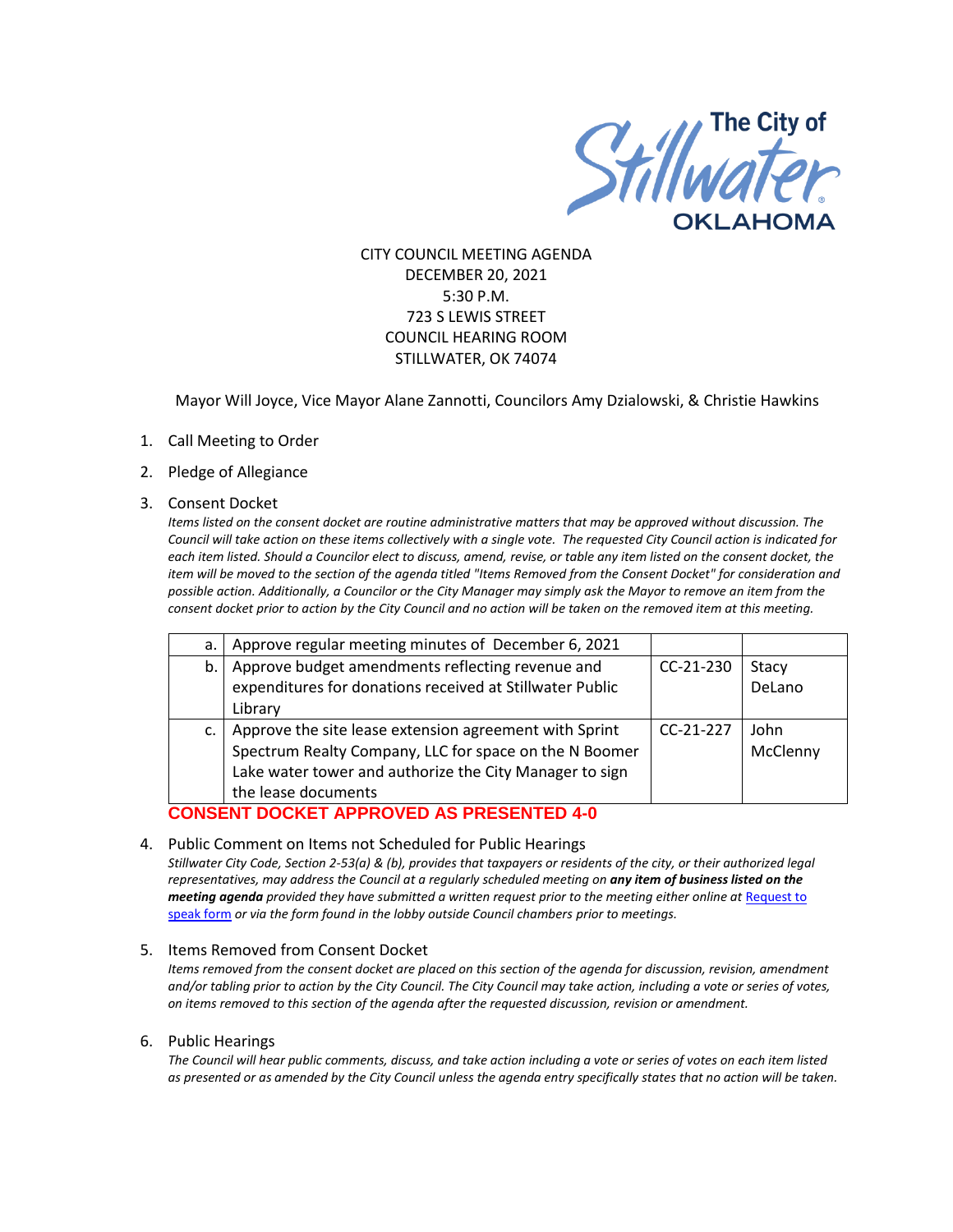| a. | Receive public comment regarding a request for a Map<br>Amendment to rezone 1223 S Husband Place from<br><b>Commercial General to Small Lot Single Family</b><br>Residential<br><b>APPROVED 4-0</b>                                                                                     | $CC-21-229$ | <b>Rian Harkins</b><br>Greg & April<br>Stracener |
|----|-----------------------------------------------------------------------------------------------------------------------------------------------------------------------------------------------------------------------------------------------------------------------------------------|-------------|--------------------------------------------------|
| b. | Receive public comment regarding a request for a Map<br>Amendment to rezone 1032 Lakeview Road from<br>Small Lot Single Family (RSS) to Commercial Shopping<br>(CS) (Continued from October 18, 2021) (See memo to<br>postpone to February 14, 2022)<br><b>APPROVED TO POSTPONE 4-0</b> | Memo        | <b>Rian Harkins</b>                              |
| c. | Receive public comment regarding a request for a<br>Specific Use Permit to allow for an adult care services<br>center at 908 E 12 <sup>th</sup> Avenue<br><b>APPROVED 4-0</b>                                                                                                           | $CC-21-228$ | <b>Rian Harkins</b><br>Joshua<br>Conaway         |
| d. | Receive public comment regarding a request from<br>Vaquero Stillwater Partners for the closing of the<br>utility easement located on property addressed as 711<br>N Main Street<br><b>APPROVED 4-0</b>                                                                                  | $CC-23-234$ | <b>Rian Harkins</b>                              |

## 7. General Orders

*The Council will hear a staff presentation, discuss, and take action including a vote or series of votes on each item listed as presented or as amended or revised by the City Council unless the agenda entry specifically states that no action will be taken. The requested City Council action is indicated in each agenda entry but may be amended or revised prior to action by the City Council.* 

| a. | Accept the following easements required for the        | $CC-21-226$ | David Barth        |
|----|--------------------------------------------------------|-------------|--------------------|
|    | Sanitary Sewer Interceptor Replacement Project,        |             |                    |
|    | pending SUA Trustees approval of funding, and          |             |                    |
|    | authorize Mayor to execute easement documents:         |             |                    |
|    | Danny H. Scroggs                                       |             |                    |
|    | Parcel 1.1 2000 Block of East 19th Avenue              |             |                    |
|    | Stephen and Deborah Schroeder                          |             |                    |
|    | Parcel 4.4 3701 East 19th Avenue                       |             |                    |
|    | <b>APPROVED 4-0</b>                                    |             |                    |
| b. | Approve award of the quality control testing contract  | $CC-21-231$ | <b>Monty Karns</b> |
|    | for the Center Apron Project at Stillwater Regional    |             |                    |
|    | Airport to Standard Testing and Engineering, authorize |             |                    |
|    | expenditures not to exceed \$100,000 for testing       |             |                    |
|    | services, and authorize the City Manager to execute    |             |                    |
|    | the contract                                           |             |                    |
|    | <b>APPROVED 4-0</b>                                    |             |                    |
| C. | Approve sole source purchase from Watchguard for 90    | $CC-21-232$ | Jeff Watts         |
|    | body cameras, associated equipment and installation,   |             |                    |
|    | licensing, and support for a total purchase price of   |             |                    |
|    | \$247,785                                              |             |                    |
|    | <b>APPROVED 4-0</b>                                    |             |                    |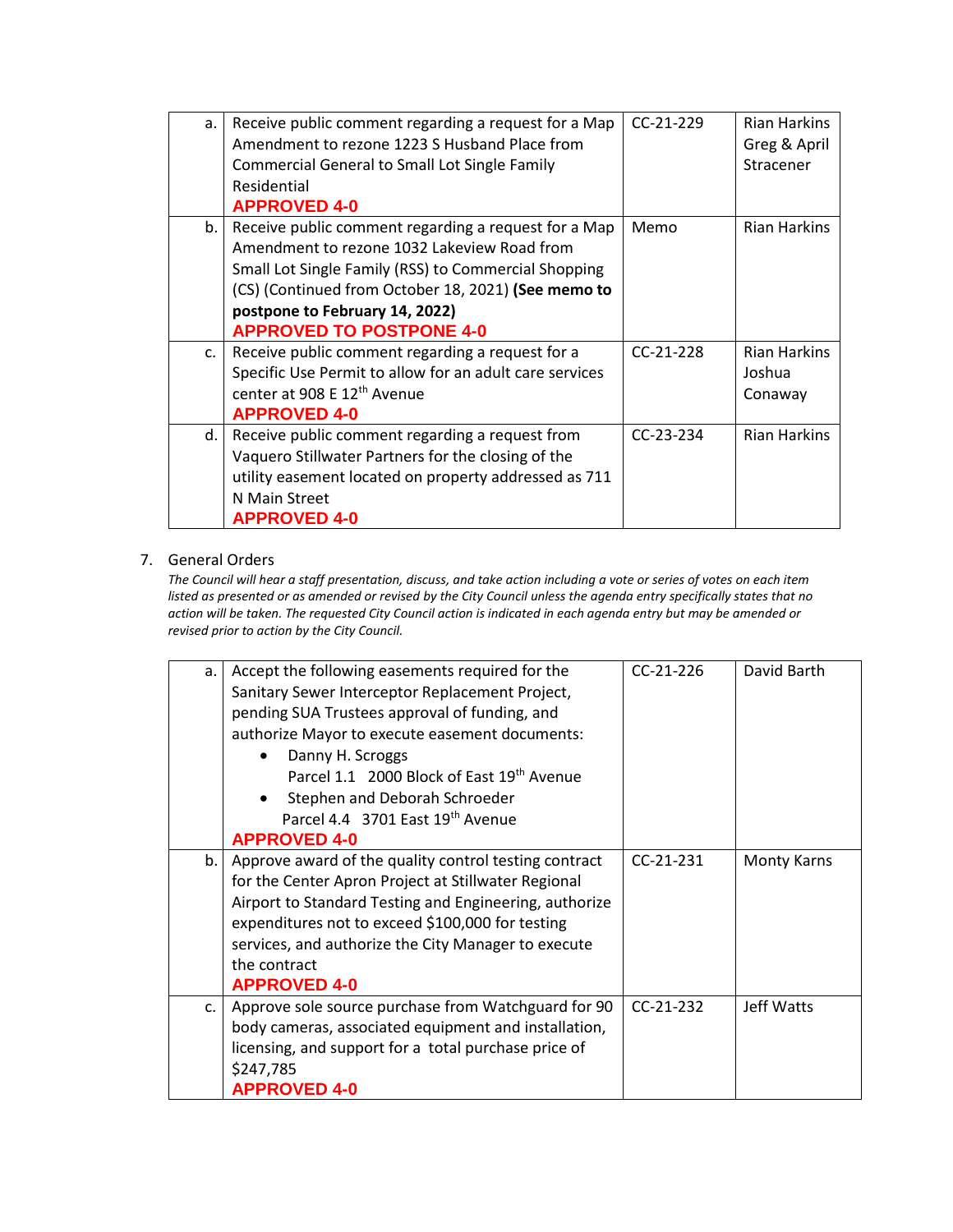| d. | Approve expenditure of \$7,631.03 for upgraded            | $CC-21-232$ | Jeff Watts            |
|----|-----------------------------------------------------------|-------------|-----------------------|
|    | building infrastructure provided by RFPI, Inc. to         |             |                       |
|    | support the SPD body worn camera program                  |             |                       |
|    | <b>APPROVED 4-0</b>                                       |             |                       |
| e. | Approve expenditure of \$4901.60 for server upgrades      | $CC-21-232$ | Jeff Watts            |
|    | by Shi to support the SPD body worn camera program        |             |                       |
|    | <b>APPROVED 4-0</b>                                       |             |                       |
| f. | Approve expenditure of \$105,299 for purchase of data     | $CC-21-232$ | Jeff Watts            |
|    | storage from Dell Technologies under State Contract       |             |                       |
|    | SW1020D to support the SPD body worn camera               |             |                       |
|    | program                                                   |             |                       |
|    | <b>APPROVED 4-0</b>                                       |             |                       |
| g. | Approve the City's Annual Comprehensive Financial         | $CC-21-233$ | <b>Christy Cluck</b>  |
|    | Report, Single Audit Report and Passenger Facility        |             |                       |
|    | Charge Program Audit Report for the fiscal year ended     |             |                       |
|    | June 30, 2021.                                            |             |                       |
|    | <b>APPROVED 4-0</b>                                       |             |                       |
| h. | Approve lease purchase contract with Motorola             | $CC-21-235$ | Rob Hill              |
|    | Solutions, Inc. for the purchase of a public safety radio |             | Jason Smalley         |
|    | system; authorize expenditures not to exceed              |             | <b>Chris Matthieu</b> |
|    | \$6,775,000 for the system through State Contract         |             | Will Bourdon          |
|    | SW#1053M; and authorize the City Manager to               |             | Sean Miller           |
|    | execute the lease-purchase contract                       |             |                       |
|    | <b>APPROVED 4-0 pending CAO approval</b>                  |             |                       |

### 8. Resolutions

*The City Council will hear a staff presentation, discuss, and take action including a vote or series of votes on each resolution listed as presented or as amended or revised by the City Council.* 

| l RESOLUTION CC-2021-45: A RESOLUTION AUTHORIZING SIGNATORIES FOR | Christy Cluck |
|-------------------------------------------------------------------|---------------|
| I DEPOSITARIES                                                    |               |
| ADOPTED 4-0                                                       |               |

### 9. Reports from Officers and Boards

*Announcements and remarks of general interest may be made by Councilors, City Manager or City Attorney. Items of City business that may require discussion or action including a vote or series of votes are listed below.*

- a. Miscellaneous items from the City Attorney
	- i. Request for Executive Session pursuant to 25 O.S. Section §307 (B)(1) of the Oklahoma Open Meeting Act for the purpose of confidential communication regarding the employment, appointment, promotion, demotion, disciplining or resignation of City Manager Norman McNickle.
	- ii. Request for Executive Session pursuant to 25 O.S. Section §307 (B)(1) of the Oklahoma Open Meeting Act for the purpose of confidential communication regarding the employment, appointment, promotion, demotion, disciplining or resignation of Interim City Attorney Kimberly Carnley.
- b. Miscellaneous items from the City Manager
- c. Miscellaneous items from the City Council